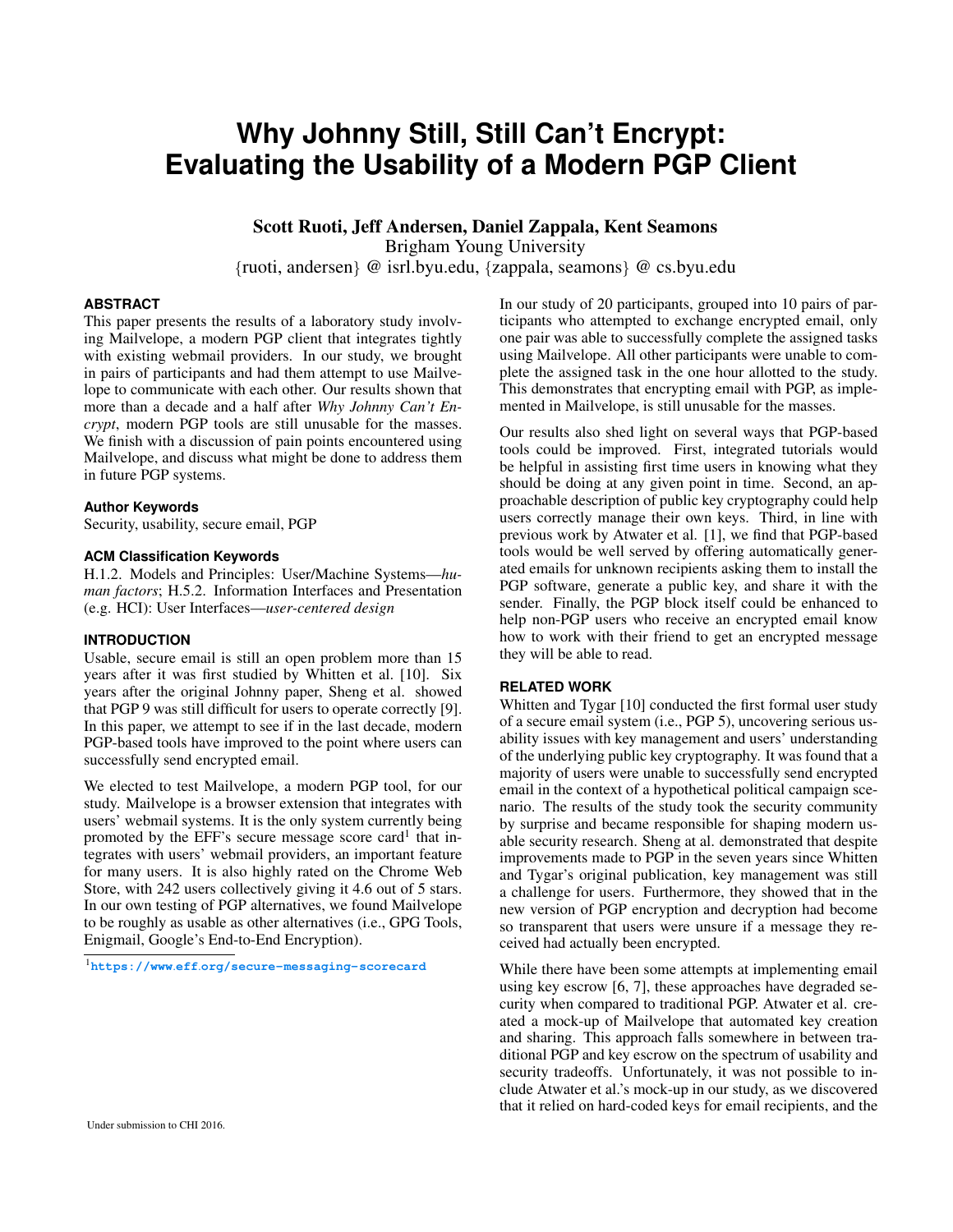effort required to implement a working key management system into their mock-up would have exceeded our resources. Furthermore, the mock-up did not correctly simulate the need for participants to wait on the recipient to set up keys, which made the mock-up incompatible with our study.<sup>[2](#page-1-0)</sup>

### **METHODOLOGY**

We conducted an IRB-approved user study wherein pairs of participants used secure email to transmit sensitive information to each other. This section gives an overview of the study and describes the scenario, tasks, study questionnaire, and post-study interview. In addition, we discuss how the study was developed and its limitations.

#### **Study Setup**

The study ran for two weeks, beginning Tuesday, September 8, 2015 and ending Friday, September 18, 2015. In total, 10 pairs of participants (20 total participants) completed the study. Participants were allocated sixty minutes to complete the study, with about 35-40 minutes spent using Mailvelope. Participants were compensated \$15 USD for their participation. Participants were required to be accompanied by a friend, who served as their counterpart for the study. For standardization and requirements of the systems tested in the study, both participants were required to have Gmail accounts.

When participants arrived, they were read a brief introduction detailing the study and their rights as participants. Participants were informed that they would be in in separate rooms during the study and would use email to communicate with each other. $3$  Participants were also informed that a study coordinator would be with them at all times, and could answer questions they might have.

## **Demographics**

We recruited Gmail users for our study at a local university. Participants were two-thirds male: male (13; 65%), female  $(7; 35\%)$ . Participants skewed young:  $18 - 24$  years old  $(18;$ 90%), 25 – 34 years old (2; 10%).

We distributed posters broadly across campus to avoid biasing our results to any particular major. All participants were uni-versity students,<sup>[4](#page-1-2)</sup> with the majority being undergraduate students: undergraduate students (17; 85%), graduate students  $(3; 15\%).$ 

# **Scenario and Task Design**

During the study, participants were asked to role-play a scenario regarding completing taxes. Participant A was told they needed Participant B's help with filing taxes. Participant A was also told they since they were sending sensitive information (e.g., SSN) that they should encrypt this information using Mailvelope.[5](#page-1-3) Participant B was told to wait for his friend to send him the necessary sensitive information (e.g., SSN). Once Participant B had received this information, he was instructed to use Mailvelope to respond to Participant A with a confirmation code (encrypted using Mailvelope) to conclude the task.

After the instructions were given, Participant A was provided with the the Mailvelope website and instructed to begin the task.[6](#page-1-4) While participants waited for email from each other, they were told that they could browse the Internet, use their phones, or engage in other similar activities. This was done to provide a more natural setting for the participants, as well as to avoid frustration if participants had to wait for an extended period of time while their friends figured out how to use Mailvelope.<sup>[7](#page-1-5)</sup>

Study coordinators were allowed to answer questions related to the study, but were not allowed to provide instructions on how to use Mailvelope. If participants became stuck and asked for help, they were told that they could take whatever steps they normally would to solve a similar problem, including using an Internet search service. Additionally, when asked for help, if the study coordinator believed communication between the two parties could help, study coordinators could remind participants that they were completing this study with their friend and were free to communicate with their friend however they wanted, and that only the sensitive information was required to be transmitted over secure email.

# **Study Questionnaire**

We administered our study using the Qualtrics web-based survey software. Before beginning the survey, participants were read an introduction by the study coordinator and then asked to answer a set of demographic questions. Participants then completed the study task.

Immediately upon completing the study task, participants were asked several questions related to their experience with that system. First, participants completed the ten System Usability System questions [\[4,](#page-4-5) [5\]](#page-4-6). Second, participants were also asked to describe in their own words what they liked about Mailvelope, what they would change, and why they would change it. If Participant B had never received an encrypted email from Participant A, they were not required to complete the study questionnaire, as they had no experience with Mailvelope.

# **Post-study Interview**

After the completion of the survey, participants were interviewed by their respective study coordinators. Study coordinators focused on issues that had arisen during the study and probed for more details regarding areas of confusion. After the participants completed their individual post-study interviews, they were brought together for a final post-study interview. Participants were asked to explain what they had experienced to each other, and notes were taken on what was said by the study coordinators. Additionally, participants

<span id="page-1-0"></span><sup>&</sup>lt;sup>2</sup>This incorrect simulation also calls into question their results regarding the high usability of automated-PGP.

<span id="page-1-1"></span><sup>&</sup>lt;sup>3</sup>The study coordinators ensured that the participants knew each other's email addresses.

<span id="page-1-2"></span><sup>&</sup>lt;sup>4</sup>We did not require this.

<span id="page-1-3"></span><sup>5</sup>Participants used sensitive information we generated and not their own information.

<span id="page-1-4"></span><sup>6</sup>**[https://www](https://www.mailvelope.com/)**.**mailvelope**.**com/**

<span id="page-1-5"></span><sup>&</sup>lt;sup>7</sup>In some cases Participant B never actually received an email from Participant A.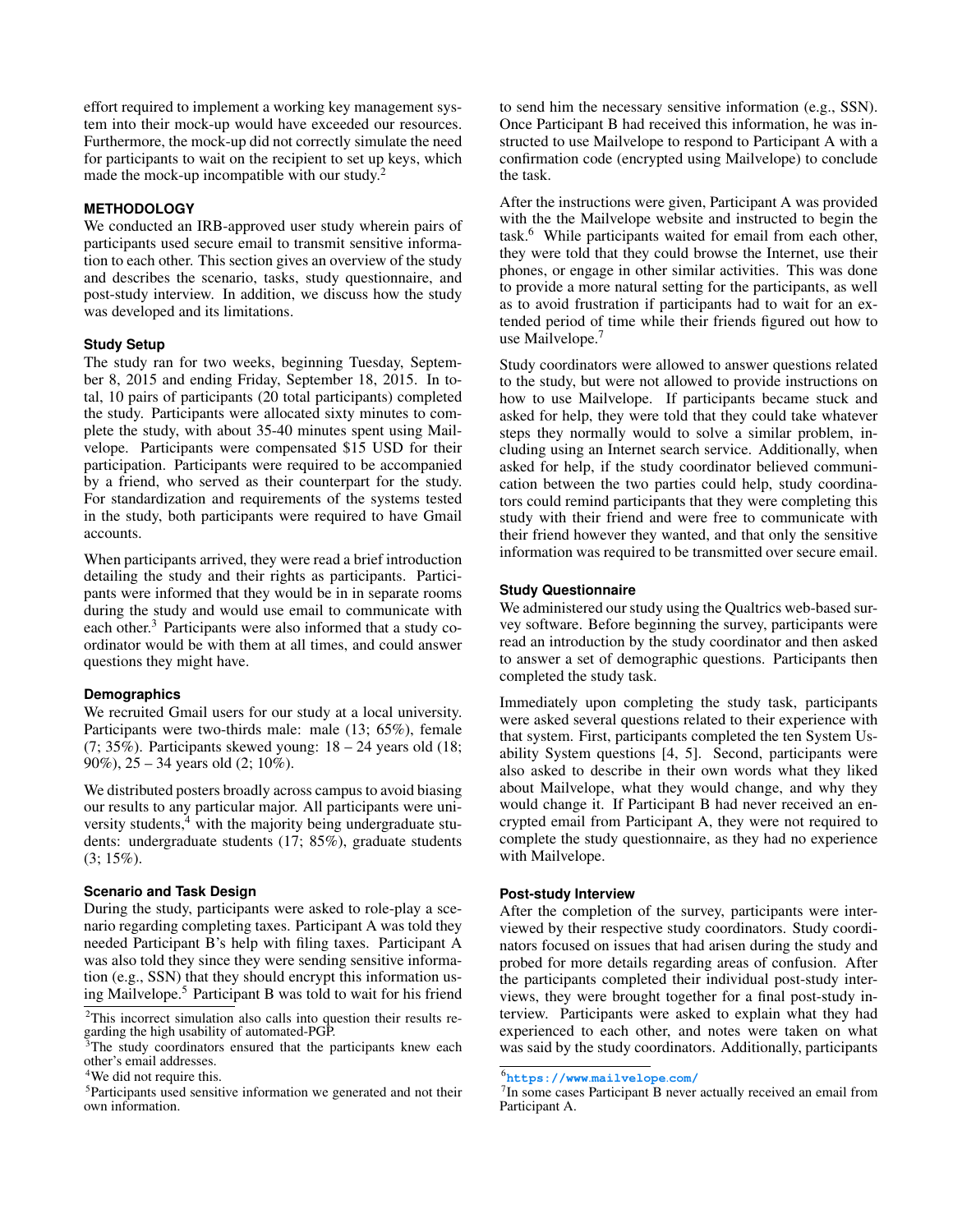|                    | ount | Mean | 등<br>Standar<br>Deviatic | Мin  | $\tilde{\phantom{1}}$ | Median | S    | Max  |
|--------------------|------|------|--------------------------|------|-----------------------|--------|------|------|
| Participant A      | 10   | 30.5 | 16.6                     | 0.0  | 21.3                  | 28.8   | 41.3 | 57.5 |
| Participant B      | 6    | 41.3 | 10.9                     | 27.5 | 33.75                 | 41.3   | 16.9 | 57.5 |
| Combined           | 16   | 34.5 | 15.3                     | 0.0  | 25.0                  | 35.0   | 45.6 | 57.5 |
| Table 1 CHC Corner |      |      |                          |      |                       |        |      |      |

<span id="page-2-0"></span>

|  |  |  | <b>Table 1. SUS Scores</b> |
|--|--|--|----------------------------|
|--|--|--|----------------------------|

were asked how an ideal secure email system would function. While participants are not system designers, our experience has shown that when asked to design ideal systems, participants often reveal preferences that otherwise remain unspoken.

#### **Survey Development and Limitations**

After developing the study, we conducted a pilot study with three pairs of participants (six participants total). Based on the results of the pilot study, we printed out the task instructions and provided them to the participants to reference while completing the study.

Our study only included twenty participants, all of whom were students. While this was enough to show difficulties associated with Mailveope it is not indicative of all possible outcomes. It would be especially interesting to rerun this study using different populations (e.g., technical professionals, computer scientists, security professionals). Future studies could also be conducted to see how Mailvelope fares when some of its more glaring problems are addressed.

#### **RESULTS**

In this section, we report on the SUS scores for Mailvelope, provide details on the success rate, and list the mistakes made by participants.

#### **System Usability Scale**

We evaluated Mailvelope using the System Usability Scale (SUS). A breakdown of the SUS score for each system and type of participant (i.e., Participant A, Participant B, or combined) is given in Table [1.](#page-2-0) The mean value is used as the SUS score [\[4\]](#page-4-5).

To give greater context to the meaning of each system's SUS score, we leverage the work of several researchers who analyzed hundreds of studies which used SUS in order to give adjective-based ratings describing SUS scores [\[2,](#page-4-7) [3,](#page-4-8) [8\]](#page-4-9). Based on this data, we generated ranges for these adjective ratings, such that a score is correlated with the adjective it is closest to in terms of standard deviations (see Figure [1\)](#page-3-0). Using these ratings, Mailvelope's SUS score of 34.5 is rated as having "Poor" usability. It falls below the 15<sup>th</sup> percentile, is given a letter grade of "F" and is labeled as "Not acceptable".

#### **Failures**

Participants were given between 30 and 45 minutes to complete the tasks. Study coordinators were instructed to end the task if thirty minutes elapsed after Participant A had first installed Mailvelope. If participants were making progress, study coordinators would allow them to go up to ten minutes

longer, as long as it did not cause the overall study time to exceed one hour.

Of the ten participant pairs, nine were unable to successfully complete the task. In two of the nine pairs, participants A never figured out how to use Mailvelope to send any message. In another two pairs, Participant B was completely mystified by the encrypted PGP email and was unaware that they needed to install Mailvelope to read the message. Only one of the nine pairs actually traded public keys, though this pair was still confused about what to do after sharing their public keys.

The one pair that did complete the task required the full fortyfive minutes to do so. The successful pair was unique in that they were the only pair of participants where one of the participants had previously learned about public key cryptography. It is likely that this heavily influenced their ability to finish within the time limit.

#### **Mistakes**

All participant pairs made mistakes. The most common mistake was encrypting a message with the sender's public key. This occurred for seven of the participant pairs, including for the participant pair that was eventually successful. Three of the participant pairs generated a key pair with their friend information, and then tried to use that public key to encrypt their message. One participant modified the PGP block after encryption (while still in the PGP compose window), adding their sensitive information to the area before the PGP block. Finally, one participant eventually exported his private key and sent it along with his keyring password to his friend so that his friend could decrypt the message he had received. In this case, even though the participants had transmitted the required information, they were informed that they needed to try some more and accomplish the task without sending the private key.

#### **DISCUSSION**

In this section we discuss themes we found while running this study and include quotes from participants. Participants have all been assigned a unique identifier M[1-10][A,B]. The final letter refers to which role the participant played during the study, and participants with the same number were paired with each other (e.g., M1A and M1B were Participant A and Participant B, respectively, in the same study session).

Mailvelope clearly failed to help the majority of participants encrypt their email. All participants expressed frustration with Mailvelope, with the most comical expression of this frustration coming from M3A: *"Imagine the stupidest software you would ever use, and that was what I was doing."*. The difficulty also led several participants to indicate that in the real world they would have given up trying to use Mailvelope long before they did during the study. For example, M3A also said, *"After five minutes, I would have just given up and called."*

While it is unclear if PGP will ever be usable by the masses, we spend the remainder of this section reporting lessons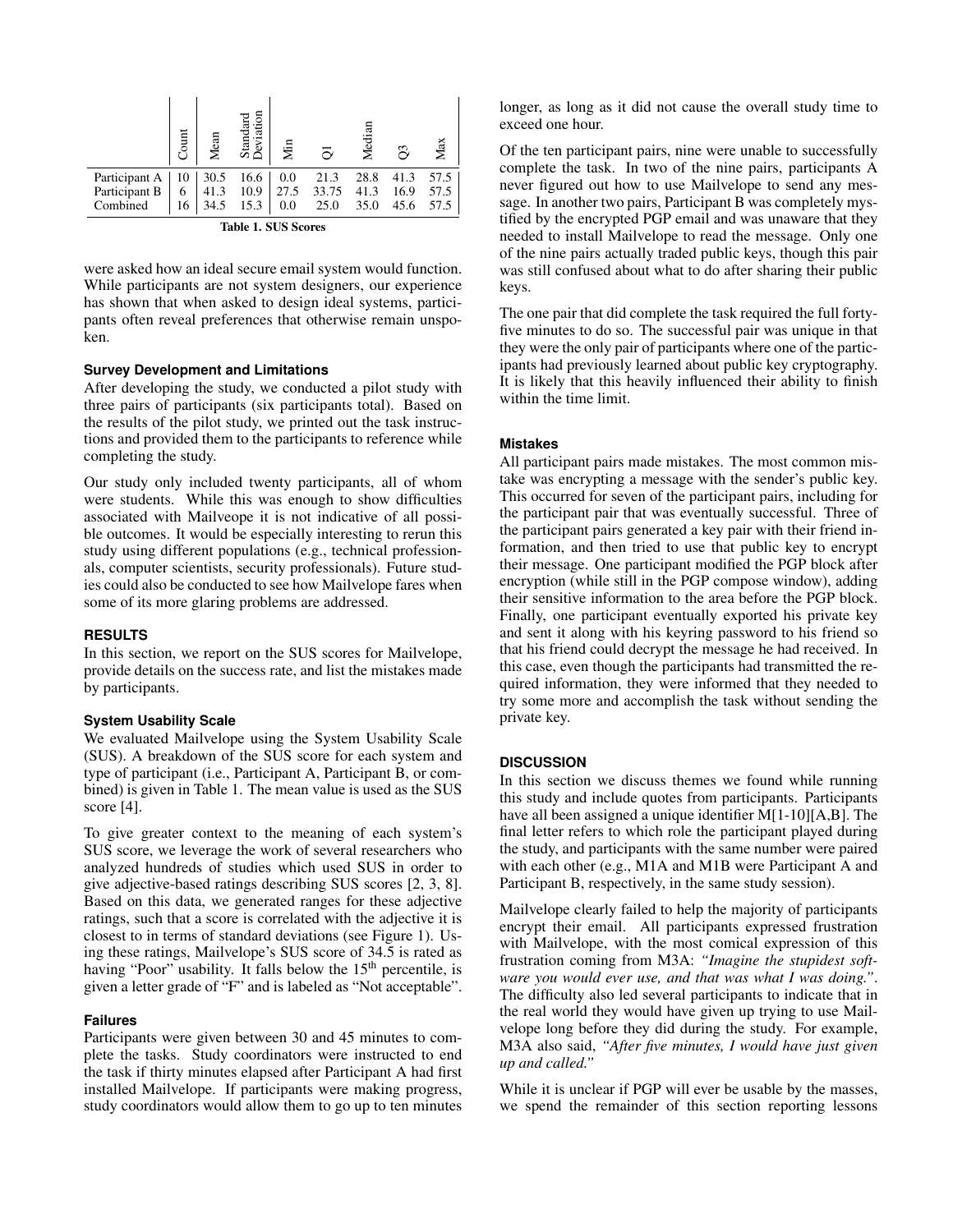

<span id="page-3-0"></span>Figure 1. Adjective-based Ratings to Help Interpret SUS Scores

learned from the study that could assist the design of PGPbased secure email tools.

also suggested by Atwater et al. [\[1\]](#page-4-2) and our experience corroborates their suggestions.

# **Integrated Tutorials**

Every single participant constantly flipped back and forth between Gmail and Mailvelope's instructions. At no stage was it intuitive what they should do next based on the Mailvelope UI. Nearly all participants indicated that they wished Mailvelope had provided instructions that were integrated with the Mailvelope software, and would walk them through, stepby-step, in setting up Mailvelope and sending their first encrypted email. This has been shown to greatly improve the usability of other secure email systems [\[7\]](#page-4-4), and would greatly assist first-time users in acclimating to PGP.

Key steps that could be addressed by tutorials are: (1) helping participants generate their PGP key pair, (2) discussing how to share public keys, (3) inviting their friends to setup Mailvelope, (4) importing their friend's public keys, (5) sending their first encrypted email, and (6) decrypting their first encrypted email.

# **Explanation of Public Key Cryptography**

The only participant pair that successfully completed the study task likely did so because one of the participants in the pair had previous knowledge related to public key cryptography. Additionally, the only other pair that made progress did so because they realized that they needed each other's public keys, but even that pair did not know how to then use those shared public keys. For the remaining eight participant pairs, the post-study interview made it clear that they did not understand how public and private keys were used.

To help address this, a simple explanation of PGP needs to be created that is accessible to the masses. Several participants indicated that they would prefer these concepts to be displayed in a simple video. Ideally, whatever form the description takes, it would be be integrated with the tutorials, allowing new users to be introduced to public key cryptography as a natural extension of their usage of Mailvelope.

# **Automatic Email Invites for Recipients**

All participants in the Participant A role were confused about what their friend needed to do in order for their friend to receive encrypted email. An easy way to address this issue would be to modify PGP-based tools to send an email to recipients for which there isn't an associated public key, asking that individual to install the appropriate software, generate a key pair, and reply with the public key. This technique was

# **Better Text to Accompany PGP Block**

When first seeing the PGP block generated by Mailvelope, no participant in the Participant B role was clear what they were supposed to do with it. One participant noted that they thought it was an image that had gotten garbled during email transmission. The one participant that managed to successfully use Mailvelope, M10B, even stated, *"It was like a puzzle, I only got a link to Mailvelope. I then had to go there and explore."*

To address this issue, PGP-based tools could adopt a technique used by other secure email tools: including plaintext instructions detailing the nature of the encrypted email and how to decrypt it [\[7\]](#page-4-4). While it is true that instructions on how to decrypt the message are meaningless—as PGP-based tools can only encrypt messages for a recipient who has already established and shared their public key with the sender—there is still room for instructions helping the unexpected recipient of an encrypted email know what to do next. These instructions could invite the recipient to install the PGP software, generate a key pair, and then send their public key to their friend. While these instructions aren't foolproof, they are certainly a positive improvement to the current situation.

# **CONCLUSION**

We studied Mailvelope, a browser-based PGP secure email tool that integrates tightly with users' existing webmail providers. In our study of 20 participants, grouped into 10 pairs of participants who attempted to exchange encrypted email, only one pair was able to successfully complete the assigned tasks using Mailvelope. All other participants were unable to complete the assigned task in the one hour allotted to the study. Even though a decade has passed since the last formal study of PGP [\[9\]](#page-4-1), our results show that Johnny has still not gotten any closer to encrypt his email using PGP.

While our results are disheartening, we also discuss several ways that participant experiences and responses indicate how PGP could be improved. First, integrated tutorials could help first time users with step-by-step instructions. Second, an approachable description of public key cryptography would give novice individuals a "fighting chance" at using PGP. Third, PGP-based tools would be more effective if, when encountering an unknown recipient, the recipient were to be automatically sent an email telling them what they needed to do receive encrypted email. Finally, the PGP block itself could